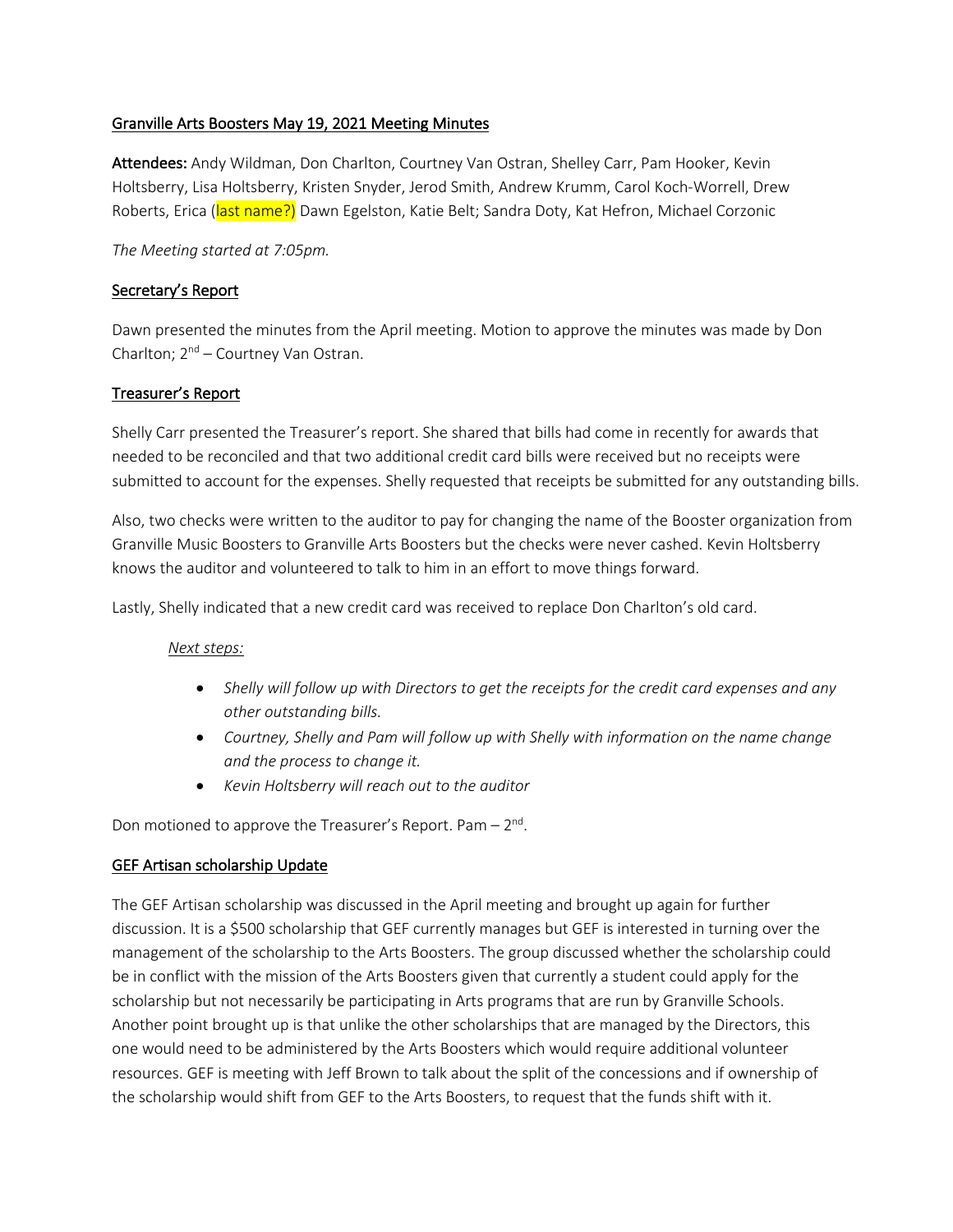• *Next Steps: The group decided to continue to discuss as part of the 2021/2022 school year planning session.*

# Grant Update

Courtney updated everyone on grant applications. Courtney applied to the Energy Co-op requesting a 50/50 grant (\$5,000) for the box truck beautification. She also applied to the Granville Rotary Grant (\$5,800) for the garment racks for the truck.

*Next Steps:* 

- *Courtney will explore grant funding through the Granville Community Foundation, pending their funding cycles.*
- *Courtney will provide an update as she hears on awards*

# Box Truck

Jerod asked about how to move forward with purchasing the items needed to finish the build out of the truck, given that we had not yet received decisions from the grant requests. Courtney asked for a complete list of expenses for the truck.

Jerod provided the following:

- Truck logos \$4400
- 3 Garment racks and 100 hat boxes: \$5400
- Shelf Construction \$1-\$2K
- Grand Total: \$10,800 \$11,800

It was suggested that if the grants don't come through, we do separate fundraisers to cover the costs or we could adjust the budget for next year. Don made a motion to fund the truck if grants don't come through. 2<sup>nd</sup> - Sandra Doty. Motion passed

*Next Steps:*

.

- *Jerod to proceed with purchasing the logos, garment racks, hat boxes, and in having the shelves built, per the breakdown above.*
- *Courtney to communicate grant awards to the committee.* 
	- o *Update: Park National Bank donated \$500 on May 24 toward the truck project*

# (Break for shaved ice from Mike Carnahan)